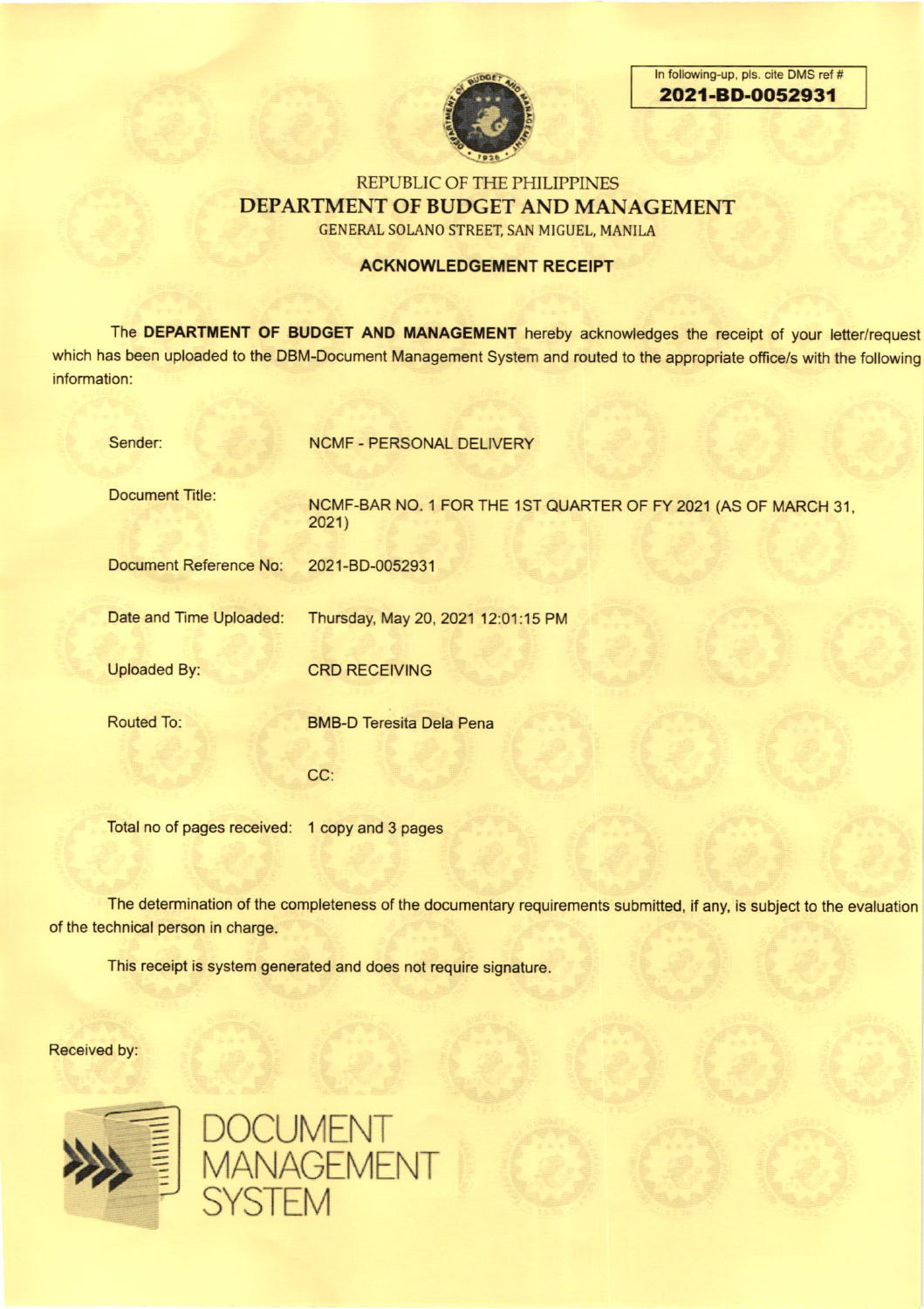$PS- Gpy$ 



# OFFICE OF THE PRESIDENT

Republic of the Philippines

# **NATIONAL COMMISSION ON MUSLIM FILIPINOS**

April 29, 2021

## HON. WENDEL V. AVISADO Secretary Department of Budget and Management San Miguel, Manila

**BEVERLY L. GAMESA Attention:** OIC-Director, BMB-D

### Dear Secretary Avisado:

We are respectfully submitting the National Commission on Muslim Filipinos' Budget Accountability Report (BAR) No. 1 for the First Quarter of FY in compliance with COA and DBM Joint Circular No. 2014-1 and Joint Circular No. 2019-1.

Please note, however, that we were not able to submit through the DBM Unified Reporting System (URS) technical issues such as unable to choose from the PAP dropdown and retrieval of encoded accomplishments.

We have already communicated these issues to the URS ICTS Helpdesk of DBM.

Thank you and we hope that this meets your requirements.

Very truly yours,

| SAIDAMEN B. PANGARUNGAN |
|-------------------------|
| Secretary               |